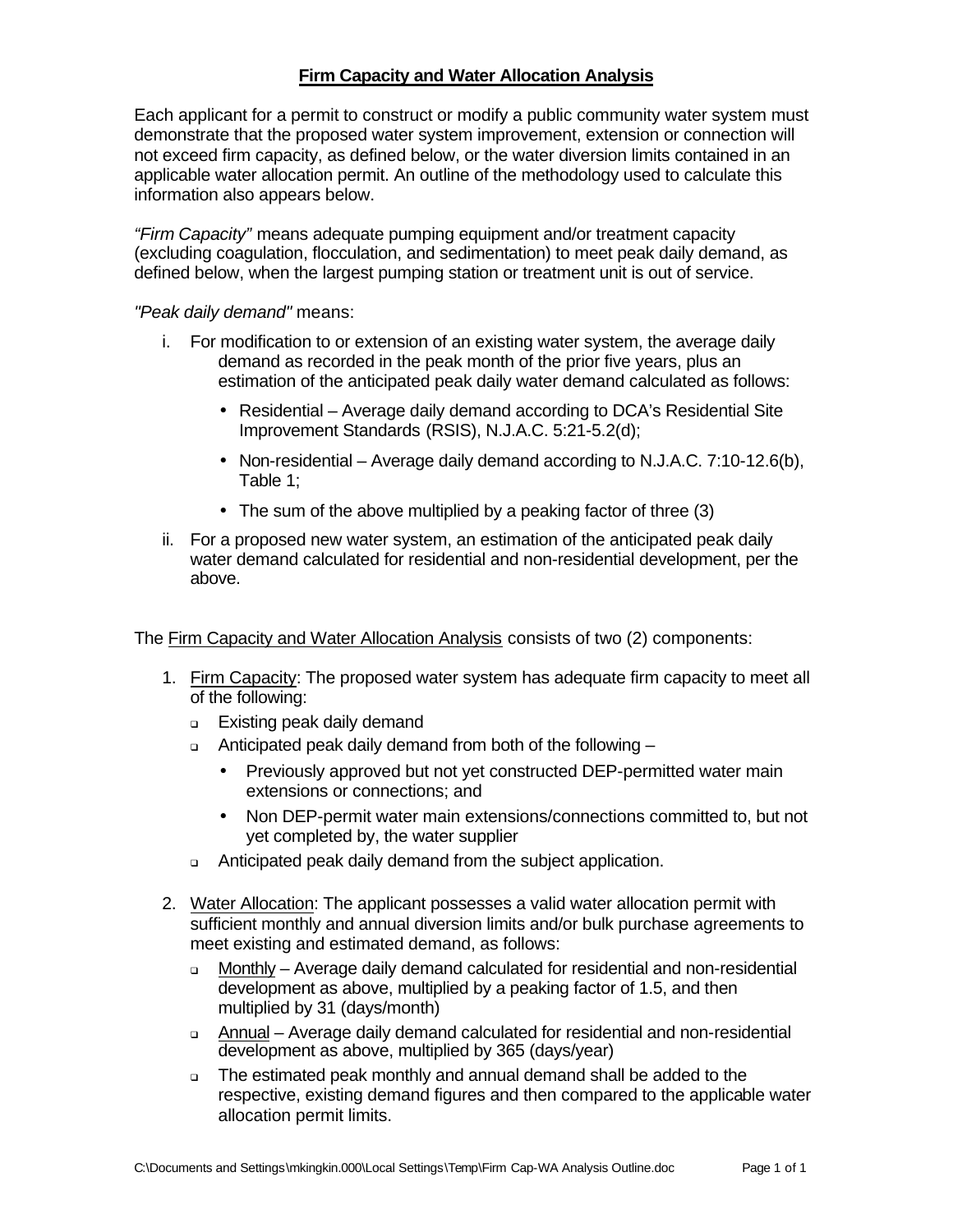# **Firm Capacity and Water Allocation Analysis Example**

1. Calculating System/Source Firm Capacity:

| <b>System Plant</b>         | $\vert$ Well # | Capacity (Q)/mgd |
|-----------------------------|----------------|------------------|
|                             |                | 2.0              |
|                             |                | 2.0              |
| 3                           | 3              | 2.0              |
|                             |                | 2.4              |
| $T$ etal Ouetaire Osisaaltu |                | . <del>.</del>   |

Total System Capacity  $=$  8.4 MGD Firm Capacity = 6.0 MGD

# 2. Calculating Projected System Water Demand:

| <b>Recorded Peak Demand for Previous Five Years</b> |         |         |         |         |         |
|-----------------------------------------------------|---------|---------|---------|---------|---------|
|                                                     | 1998    | 1999    | 2000    | 2001    | 2002    |
| Jan                                                 | 74.4    | 71.3    | 71.3    | 77.5    | 77.5    |
| Feb                                                 | 70.0    | 67.2    | 72.8    | 75.6    | 64.4    |
| <b>Mar</b>                                          | 89.9    | 96.1    | 93.0    | 89.9    | 93.0    |
| Apr                                                 | 102.0   | 99.0    | 102.0   | 99.0    | 105.0   |
| <b>May</b>                                          | 120.9   | 127.1   | 124.0   | 136.4   | 124.0   |
| Jun                                                 | 129.0   | 132.0   | 126.0   | 141.0   | 135.0   |
| Jul                                                 | 145.7   | 148.8   | 136.4   | 142.6   | 155.0   |
| Aug                                                 | 142.6   | 151.9   | 147.7   | 139.5   | 151.9   |
| Sep                                                 | 132.0   | 132.0   | 145.1   | 132.0   | 135.0   |
| Oct                                                 | 117.8   | 111.6   | 114.7   | 114.7   | 108.5   |
| <b>Nov</b>                                          | 96.0    | 96.0    | 105.0   | 102.0   | 90.0    |
| <b>Dec</b>                                          | 74.4    | 77.5    | 83.7    | 80.6    | 80.6    |
| Peak (MGM)                                          | 145.7   | 151.9   | 147.7   | 142.6   | 155.0   |
| <b>Total (MGY)</b>                                  | 1,294.7 | 1,310.5 | 1,321.7 | 1,330.8 | 1,319.9 |

### **Outstanding Demand**

| <b>Project Name</b>     | Avg. Demand (MGD) | <b>Peak Demand (MGD)</b> |  |  |
|-------------------------|-------------------|--------------------------|--|--|
| Cape Woods Campground   | 0.025             | 0.075                    |  |  |
| <b>Briar Cliff Mews</b> | 0.040             | 0.120                    |  |  |
| 5-SFD subdivision       | 0.0018            | 0.0054                   |  |  |
| Total Demand            | 0.0668            | 0.2004                   |  |  |

#### **Current Project Demand**

| 9.11                |                                       |       |  |  |
|---------------------|---------------------------------------|-------|--|--|
| <b>Project Name</b> | Avg. Demand (MGD)   Peak Demand (MGD) |       |  |  |
| ABC Daycare         | 0.015                                 | 0.045 |  |  |

| Existing Peak Demand (mgd) = $155.0/31$ days = | 5.000      |
|------------------------------------------------|------------|
| Outstanding Peak Demand (mgd) =                | 0.2004     |
| Estimated Project Peak Demand (mgd) =          | 0.045      |
| Total Existing/Projected Peak Demand =         | 5.2454 MGD |

**Conclusion**: Existing/Estimated Peak Demand (5.2454 MGD) < 6.0 MGD (firm capacity)